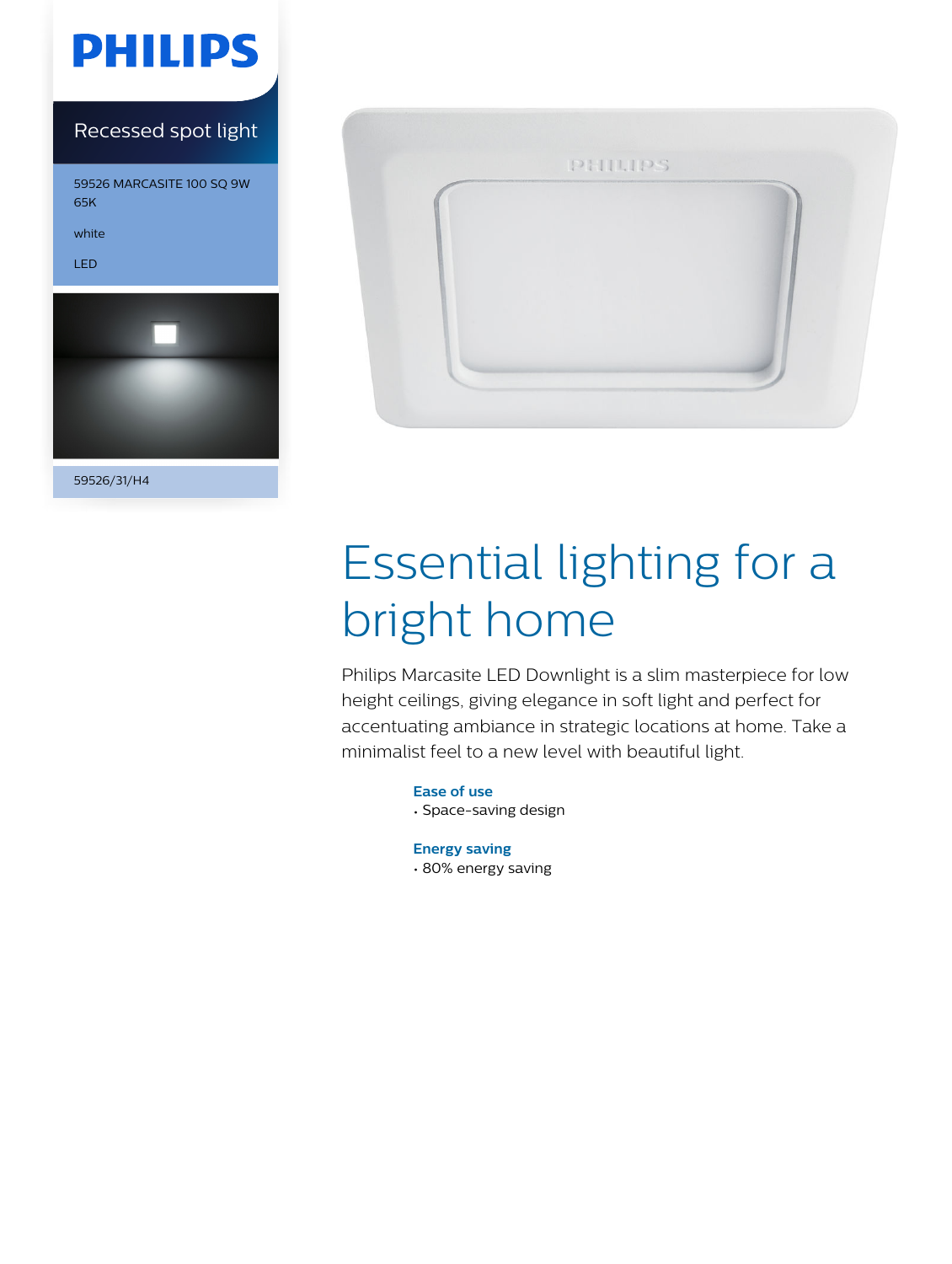### 59526/31/H4

# **Highlights**

#### **Space-saving design 80% energy saving**

Up to 80% energy saving compared to standard incandescent light sources.

## Specifications

#### **Design and finishing**

- Color: white
- Material: plastic

#### **Extra feature/accessory incl.**

- Adjustable spot head: No
- Dimmable with remote control: No
- LED integrated: Yes
- Remote control included: No
- Centerpiece: Yes

#### **Light characteristics**

- Beam angle: 110 degree(s)
- Color rendering index (CRI): 80

#### **Miscellaneous**

- Especially designed for: Functional
- Style: Functional
- Type: Downlight
- EyeComfort: Yes

#### **Product dimensions & weight**

- Cut out length: 10 cm
- Cut out width: 10 cm
- Height: 2.8 cm
- Length: 11 cm
- Net weight: 0.095 kg
- Recessed distance: 5 cm
- Width: 11 cm

#### **Service**

• Warranty: 1 year(s)

#### **Technical specifications**

- Lifetime up to: 15,000 hour(s)
- Total lumen output fixture: 620
- Light color: 6500
- Mains power: 220-240
- Fixture dimmable: No
- LED: Yes
- Built in LED: Yes
- Number of bulbs: 24
- Wattage bulb included: 9
- Maximum wattage replacement bulb: 0.2 W
- IP code: IP20
- Class of protection: Class II